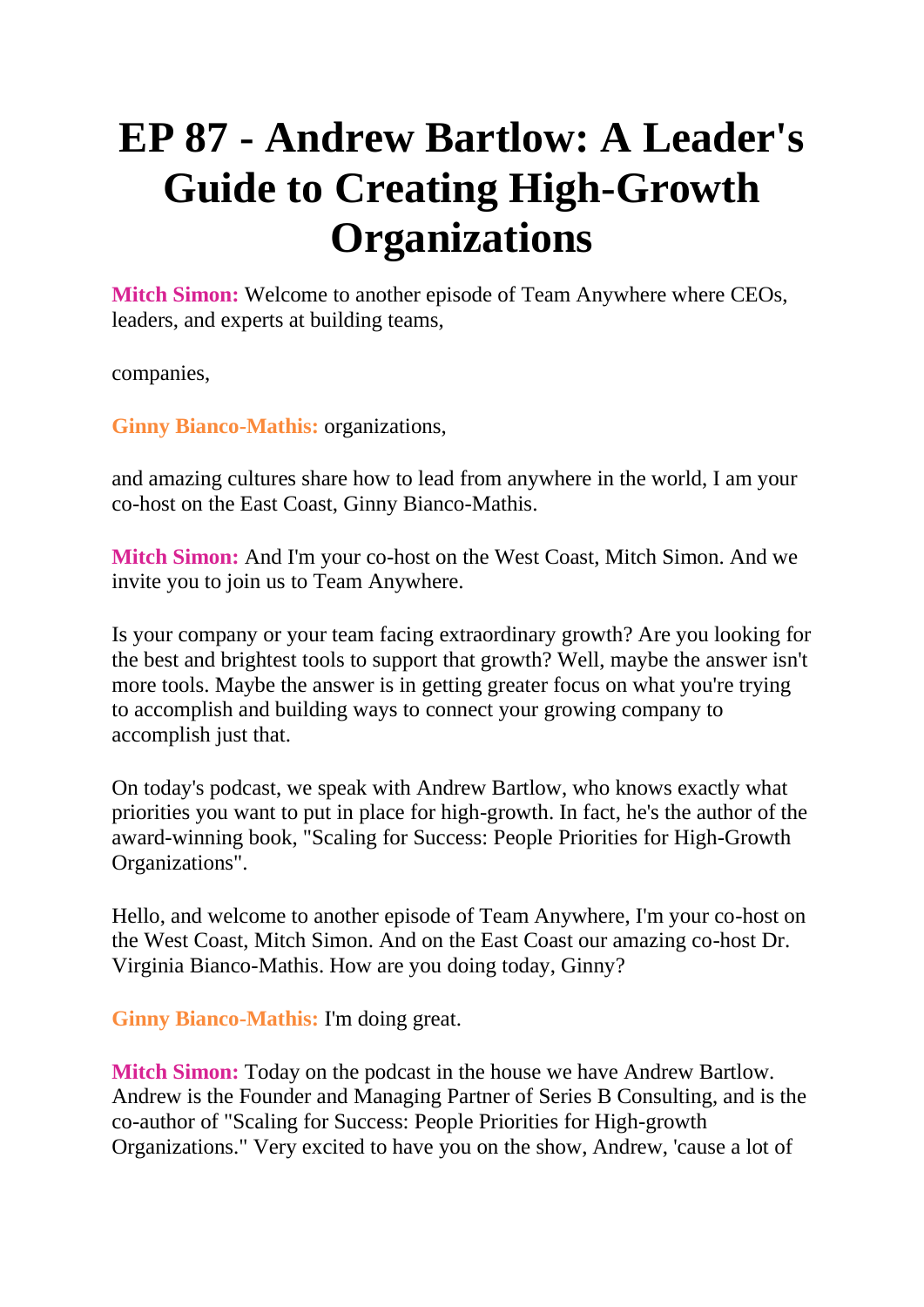my clients are not in high-growth, but in super crazy high-growth. Welcome to the show.

Andrew Bartlow: Really pleased to be here with you. And you're right, it is crazy. Growth is crazy.

**Mitch Simon:** So, what we'd like to ask you is how have the last two crazy years been for you and what has surprised you the most?

**Andrew Bartlow:** Well, last two years for me in some ways we're not a change, even with the pandemic. I was working from my home office here. I have been writing and consulting for the past four years or so. So, I was used to getting electronic human contact rather than in person. It's hard to get me across the bridge and the San Francisco Bay area any longer.

But boy, the growth of my clients has been astronomical in here in the highgrowth tech world of Silicon Valley and the San Francisco Bay, the wave of SPACs, the wave of IPOs, you know, rapid fundraising that has been intense for the people I work with and the human resources profession. In some ways, it's the golden age of HR. We're needed, we're called on, in more focused ways than maybe ever before. But also the demands are incredibly high and so I do a lot of work with HR professionals and a lot of mentoring. There's a lot of dropping out, burning out, and changing out for the people that do this type of work.

**Mitch Simon:** Yeah. You know, I love for you to comment a little bit about your company, which is called Series B Consulting. Really great name. And I love for you to comment on what happens such that HR professionals are in such high demand? Is it been over the last 20 years like we're trying to tell you that we're actually necessary and then boom [snaps finger] we're necessary. Like, what really happened there?

**Andrew Bartlow:** Well, the unprecedented changes to the working world. Bam! you've got to work from home. You can't come into the office and have human contact anymore. Okay. Well, how do we get work done in that environment? You know, HR give us the answer, even though we haven't lived through many pandemics either.

And then with that, the great resignation or the great reshuffling, depending how you talk about it. So, you know, talent is now more mobile in the remote world. And so how do you attract and retain talent in this workplace, in this current environment?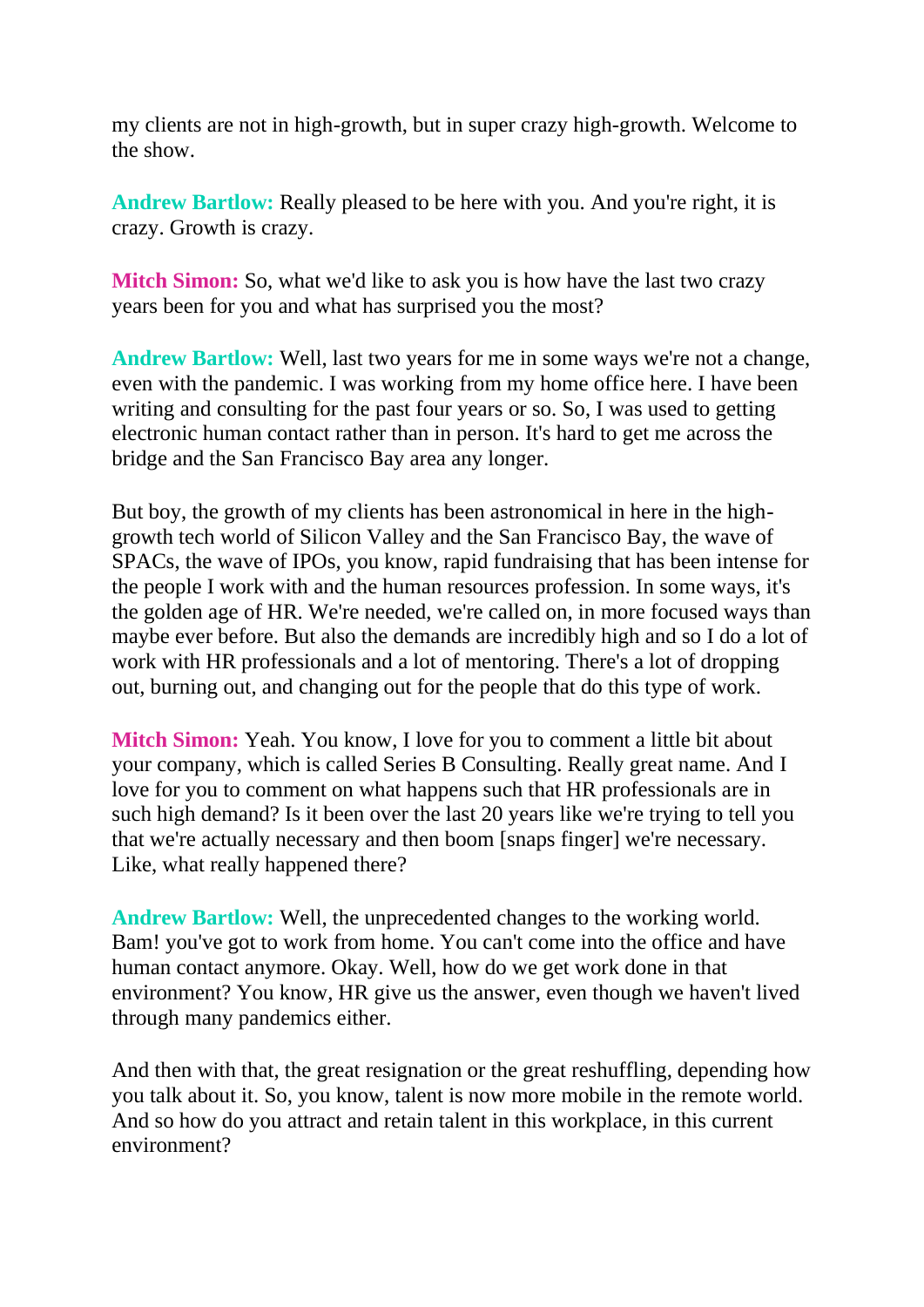And along with all the very powerful social equity issues that have, you know, entered the public consciousness more and more, you know, HR gets tapped for all of those things, and they're all happening. It's the perfect storm. It's happening all at once.

**Ginny Bianco-Mathis:** And I'd like to add just one more thing to that. The leadership skills that are necessary, they going to HR because of a new set is required. Wait a minute. How do I run this meeting in a hybrid way? How do I work with these people and help them be engaged? So again, they're running to HR for some of that.

**Andrew Bartlow:** Yeah, it's a really good thing and a lot of ways for the profession and it's a really challenging thing for HR leaders that, we ourselves aren't used to operating in this world. So, we're all figuring it out together.

**Mitch Simon:** Great. So let's dig in a little bit about creating high-growth companies in virtual and hybrid environments. As we are today, it's mostly virtual and it looks like we're moving slowly to hybrid. What are some of the things you must focus on knowing that in high-growth organizations, most of the employees now— I'm seeing what's a lot of companies work with, the majority of the new hires have never been in the office. So, I'm just wondering how you look at that and what kind of solutions you're looking at to get the newbies inculcated into a culture that never existed?

**Andrew Bartlow:** I'd say there are three really important elements and we could probably make it a longer list, but let's start with three. So one is work on the right things. Make sure it's really clear at your organization, what you're trying to accomplish and get those goals and initiatives cascaded and aligned as well as you possibly can. And that'll help your team be more successful. It'll help your team be happier. It'll help everything.

Number two, in an age where contact with your manager and peers is remote, don't slack off on the connection, on the feedback between managers and their teams. You ensure that you're checking in with your teams, having regular conversations with people that you're working with. Not just a social connection, but how are things going? Where are you at on this project? Are you feel like you need help on anything. If the walk-by, drive-by a hallway meeting isn't going to happen, you have to schedule it. Make sure that you're having contact with your people.

And number three, and I think you were potentially heading this way with the question, how do you build and maintain a culture in a remote world? I've seen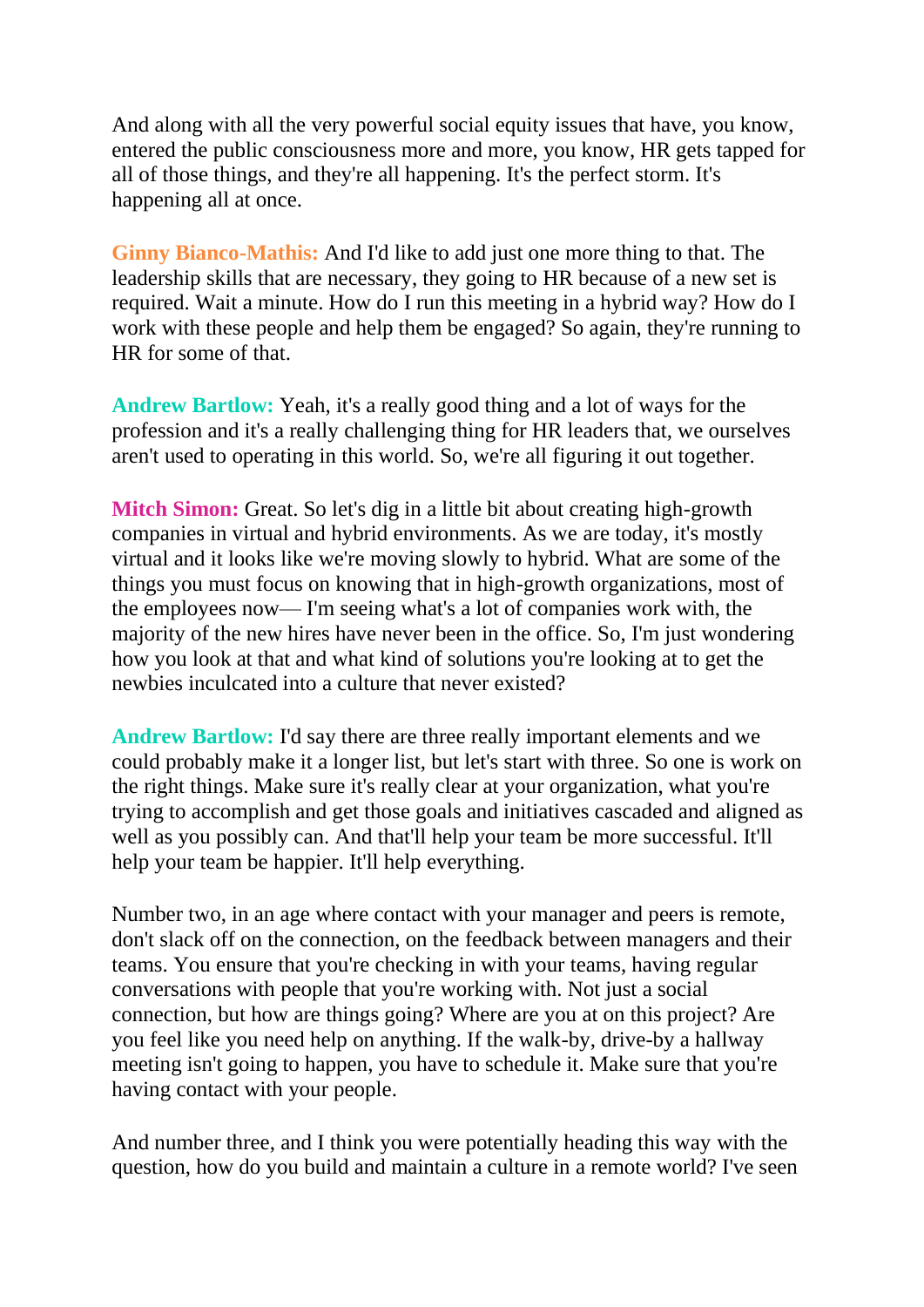more and more examples. Salesforce just came out about this, where they have created a Leadership Center, where people will work remotely at Salesforce. They just spent billions and billions of dollars building this enormous skyscraper in San Francisco that now they're leaving empty and renting out the space. And instead they're flying people in from all over the world to go to the Redwoods in the South Bay of San Francisco to meet at a Leadership Center. And I think that is so powerful having a sense of place and a gathering location so that your teams can get together in a thoughtful, planned, productive way.

And boy, I remember my days at General Electric. We had the Crotonville Leadership Center in Connecticut and Washington Mutual, rest in peace, WaMu, at Cedar Brook up by SeaTac. I think more of these large— not just large employers, more employers will seek that sort of culture building sense of place and plan employee gatherings, not just parties, not just some band that, you know, a baseball field, but where can we go to get work done and build our culture.

**Ginny Bianco-Mathis:** Gatherings. I like that word. And when it makes sense with those people to get together.

**Andrew Bartlow:** Well, heck, you're spending the money anyway, going to some hotel in Vegas having your conference. Why don't you go to a central location that is your company, that has all your branding and all your history on the walls. And you're likely to bump into people in that leadership center from other groups that are also having meetings at the same time. Makes sense.

## **Ginny Bianco-Mathis:** It does.

**Mitch Simon:** That's great. Somebody in the real estate world is going to be buying and selling Crotonvilles. You know, I've been to the Deloitte Center in Dallas and it's phenomenal.

**Ginny Bianco-Mathis:** And we have quite a few here in DC too, you know, just out in the farmlands and countryside.

**Mitch Simon:** Okay. Let's get to design. We're talking about real estate a little bit. You used to design your company by designing your floor space, right? We're going to put some cubes here. We're going to put offices in, some break rooms and some beanbag chairs and some ping pong tables. How do you best design companies today for hyper-growth, when again, they're not coming into the office? Like, what are the things that I need to really focus on to make sure I can handle the growth?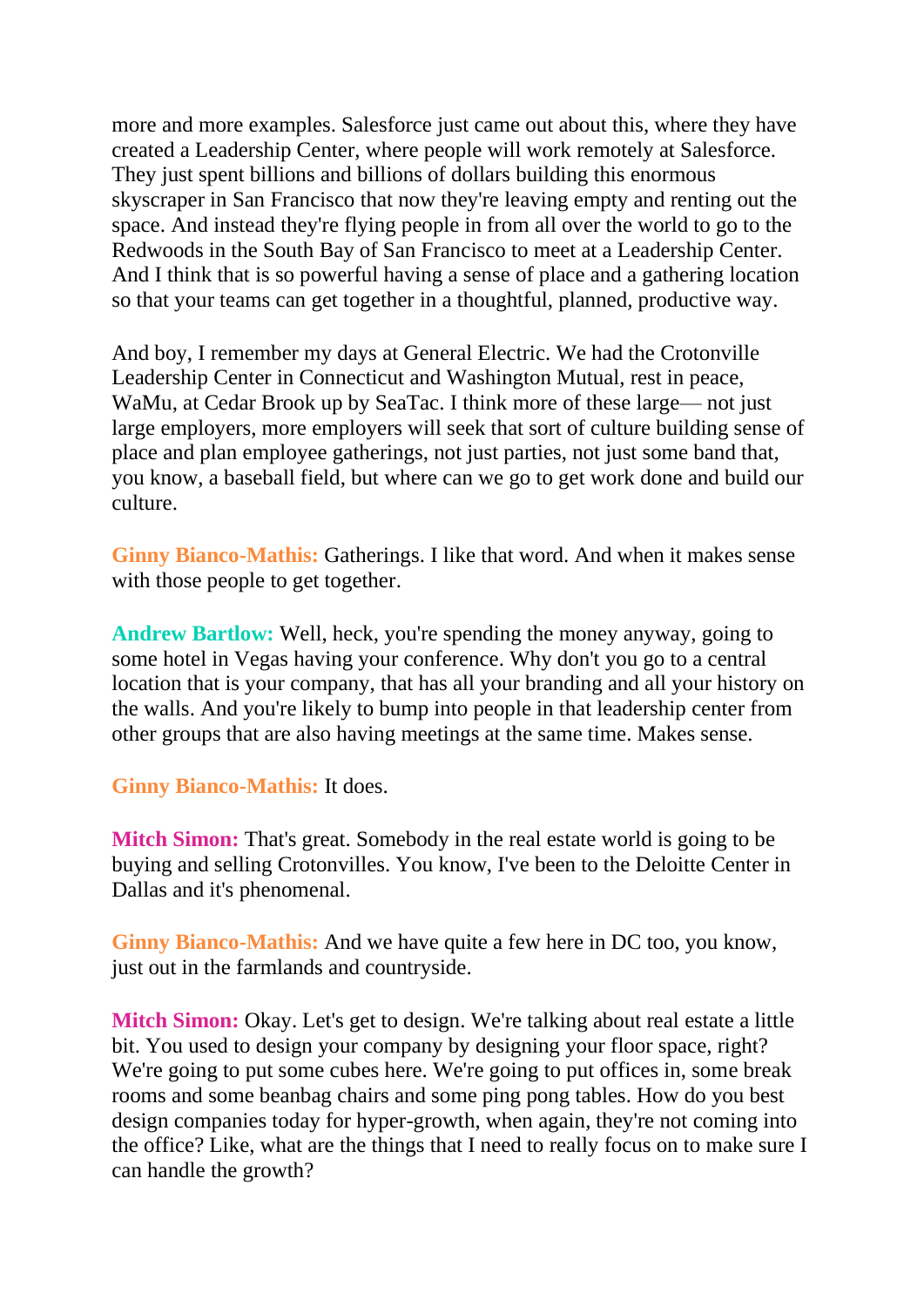**Andrew Bartlow:** I just can't help thinking back to my days at General Mills where they did away with offices. And so Senior Vice Presidents were in cubes and bullpens, and that was all the rage back in the mid-nineties. Conversely, Sun Microsystems, I interviewed with them right out of grad school and everybody had an office. It was like an eight square foot-office. Big enough for your desk and you could touch all four walls sitting in your chair. Everybody had an office with a door that shut.

And outside the physical space environment, great question, how do you design it? I think largely you're designing how work gets done. Lot of my time and energy is spent working with leadership teams to articulate their most important goals and priorities, and then organize around how to deliver those.

So, it's less about physical space and it's more about your org chart or your resourcing or your workforce plan. How do you get stuff done? McKinsey has a new framework called the DARE. So, who's responsible for what and how do we interact with each other? Just be intentional about it. It's not rocket science, but you need to pay attention to it.

**Mitch Simon:** So, for hyper-growth, what are some of the things that you're finding are the things that people are doubling down on?

**Andrew Bartlow:** Well, hyper-growth companies as unique as they all purport to be, the special snowflake of unicorn organizations. Dragon is the new term, where it's, you know, a \$10 billion private company. Plenty of those running around nowadays.

I think what they're all faced with is there's too much to do. Not enough time. Not enough attention. Even if you're this incredibly well-funded unicorn, dragon or other mythical beast, the attention that's required to execute on a wide range of priorities that are often conflicting with the same people bottlenecking it, and high-growth organizations founders are often struggling to figure out how to empower their teams and align them. Prioritization is one of the largest challenges in high-growth. And in today's environment where you can't look on the wall at your top three things and the drop-ins don't happen, it's harder to maintain focus.

**Ginny Bianco-Mathis:** And so then, what do you do?

**Andrew Bartlow:** Well, you need to be really intentional about it. I think whether you're in a physical office environment or remote office environment. Pete and Repeat again. So, what are those most important things that you're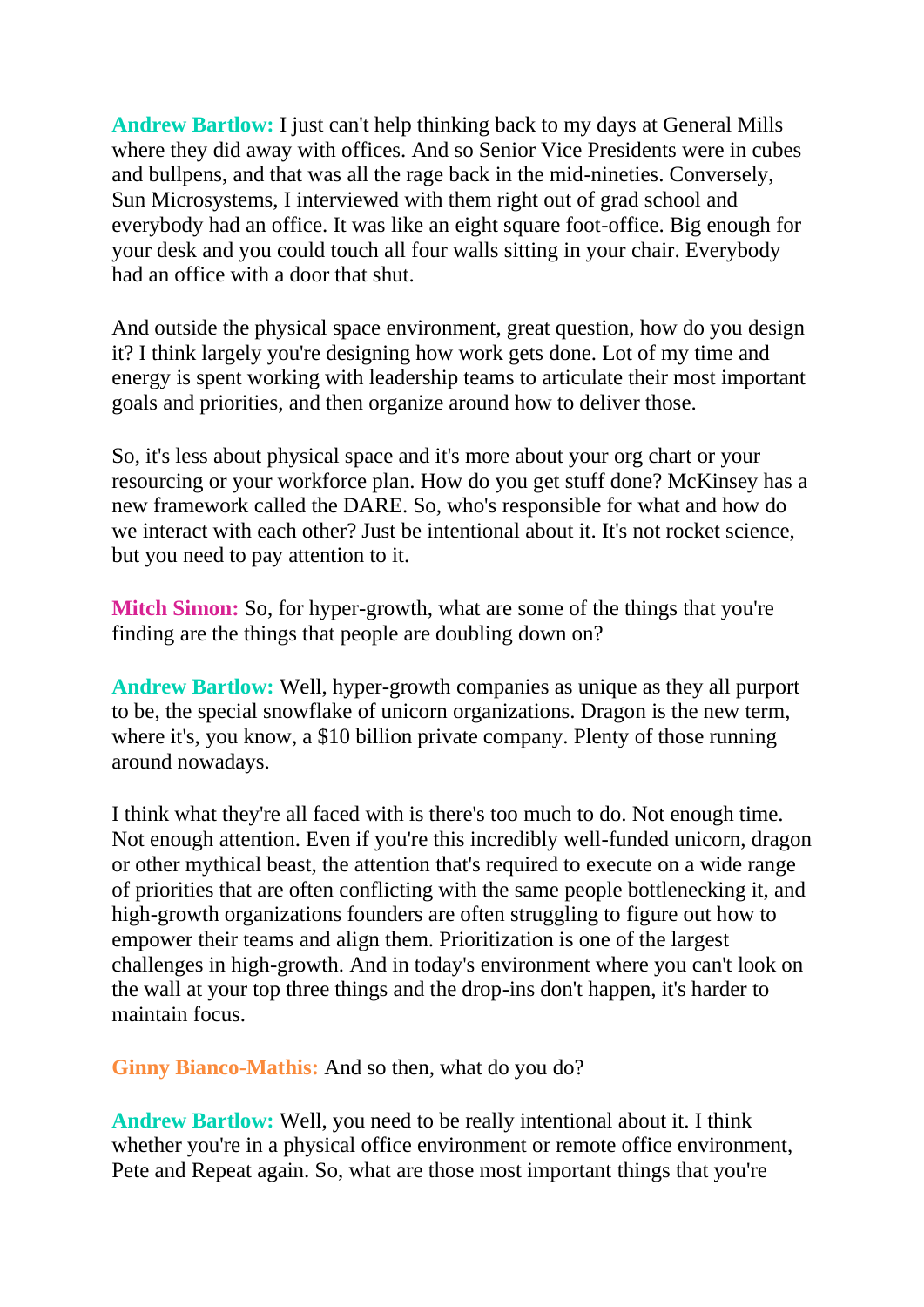trying to accomplish? Communicate that out. Reinforce that message time and time again.

We talk a lot about performance reviews and in the management space and human resources and they've come out of Vogue as well. What's really valuable rather than a once-a-year performance review is regular check-ins. I'm actually working right now is trading emails earlier today with the software development team in the Ukraine. There's lots happening in the Ukraine right now and I have a small software development team working on a performance management software for me.

I'm creating something because everything out there seems to be too bloated and too complicated. Let's just check in regularly. Have you had a one-on-one with your manager over the past month? Is that one-on-one useful or not useful? Yes or no? Do you feel like you need assistance? Yes or no? If you're doing some of those basics, do you know what the most important goals are for you over the next month or quarter?

If you're checking in on some of those things, you can manage quite a large organization much more effectively than have people just continue to guess or work on pet projects or jump to whatever urgent but non-important quadrant of the Eisenhower Matrix happens to be.

**Ginny Bianco-Mathis:** And what I love about what you just said is because the question I often get is, okay, so we'll have these check-ins, what do I say? You know, that just always boggles my mind. You answered that question. You just gave four or five questions. I have to actually give them those questions. And that's okay. And then, they grow from there. But it's such a foreign concept. You have to give them the language.

**Mitch Simon:** Yeah. What I love is for prioritization is it's pretty simple. It's, one-on-ones. It's regular check-ins. And what do you think is the most important thing, then you have that prioritization. So yeah, it comes down to the simple in growth or hypergrowth. So my next question is, what are some areas where leaders today are failing to invest, and it's coming back to bite them?

**Andrew Bartlow:** With so many of the well-funded, high-growth companies I work with, I often find the opposite challenge is that they're investing in too many things. This wide range of projects, programs, employee events and activities without the focus needed. So what organizations are failing to invest in doesn't actually cost a lot of money. It's focus. Invest in focus and clarity.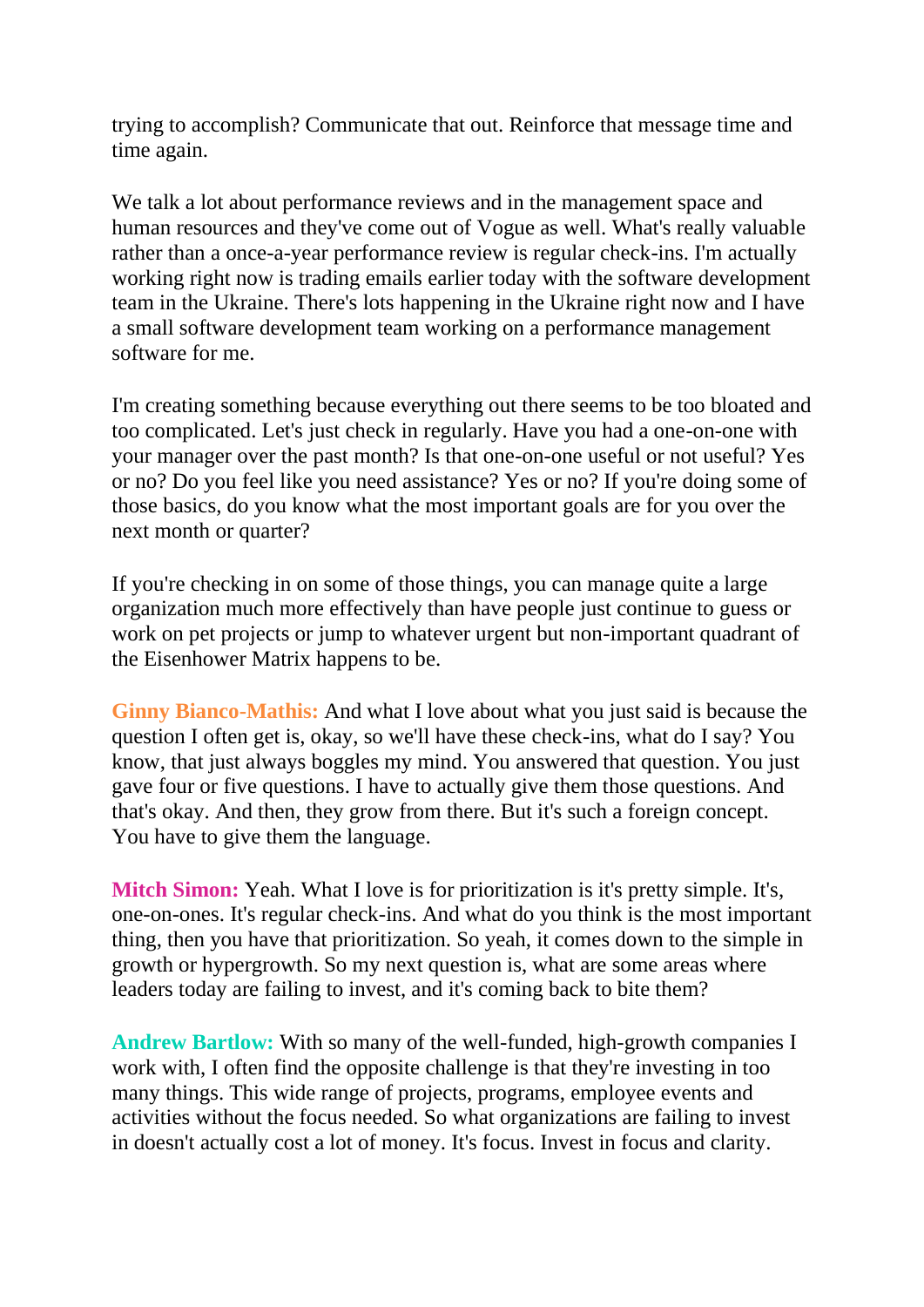**Ginny Bianco-Mathis:** At connecting the dots, you know. They often do what we call, you know, throw mud at the wall. And the employee, wherever they are at home in the office gets hit with another glob. And they don't know, well, wait a minute, why is this topic being discussed or how does it connect to the very survey you took six months ago to the investment we were asked to do last week. Someone's got to coordinate those messages.

**Andrew Bartlow:** There's a saying that I'm using it a lot lately. I don't think I coined it though. "You can move 30 things an inch, or three things a mile". Chances are your organization will be better off if you're moving three things a mile.

**Mitch Simon:** In your experience, what are some of the things that people are doubling down on focusing on right now to help those of our listeners who are saying, well, what should I focus on in these high-growth environments?

**Andrew Bartlow:** Yeah. Well, let's start with communication. Start with having a really strong bi-directional communication framework. When are you doing an email update to the entire organization? When are you having an all-hands? When is there a skip-level? When is there a team meeting? How frequently are you doing one-on-ones? They're only about six or seven line items on that list that I just ran through. But if you can clarify, Hey, here's kind of our schedule and managers of people across this organization, whether it's 25 or 2,500, we expect you to do these things on a semi-regular basis.

So invest in communication. Don't need to have fancy graphics or spend a bunch of money, but do it. That's incredibly important in this dispersed work environment.

I'll go back to focus and clarity and those often go together. What are the most important things that the organization is working on? How do you prioritize against all the other stuff that's coming up on your plate? That's a great place to invest. It's hard to invest too much on focus and clarity.

I'd say third, planning. Especially high-growth organizations fall into the trap of saying things are moving too fast. It's unpredictable. I can't plan. Ooh. Wow. Boy, are you setting yourself up for a bumpy road? If you're not, at least attempting to help your team plan your resources, identify your priorities, what are you trying to accomplish over the next period of time?

**Mitch Simon:** I love that. It's simple.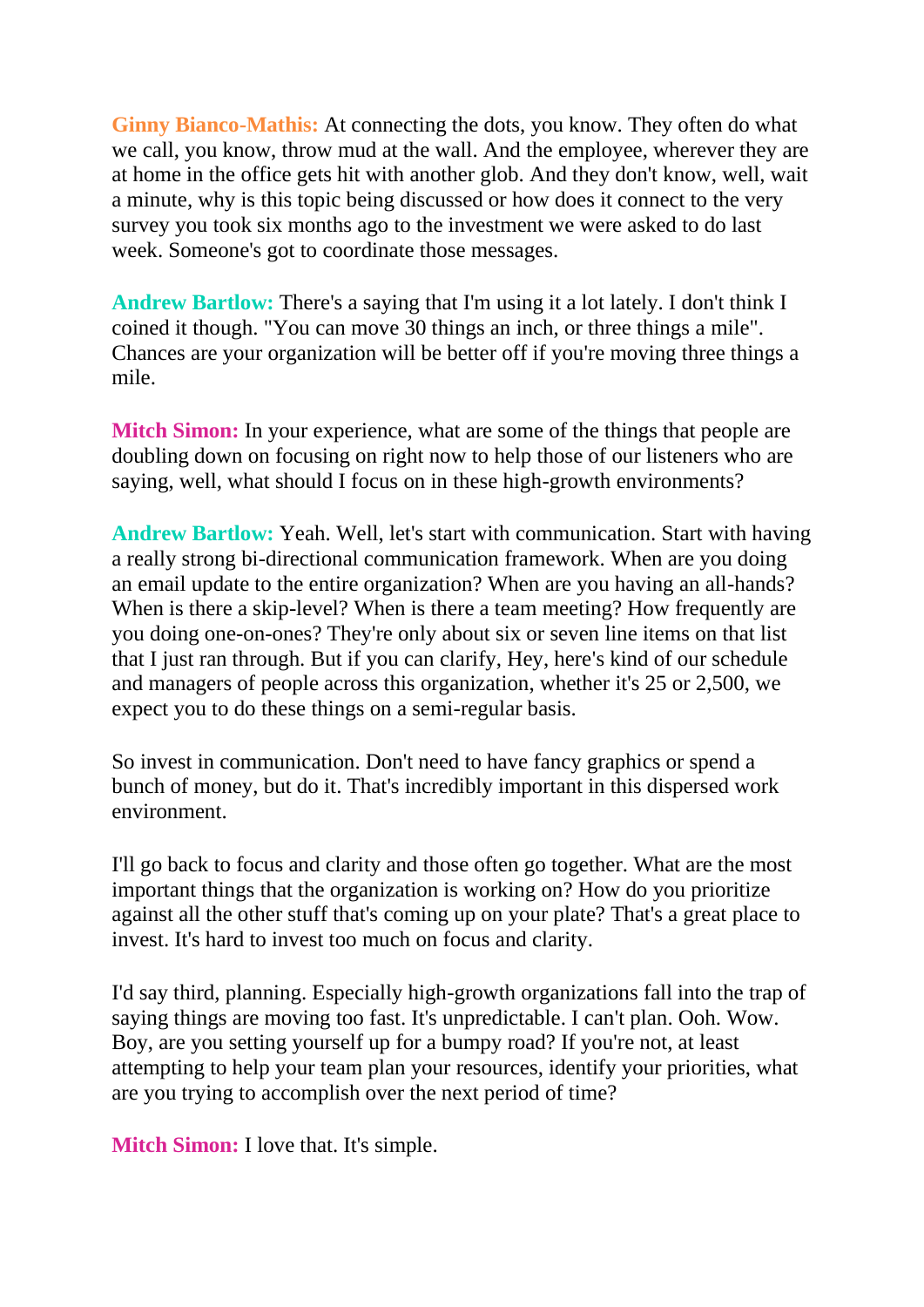**Ginny Bianco-Mathis:** And that's the cornerstone we're hearing also for innovation. You've got to plan. You have to have dialogue around those things. And then even if it is moving too fast, the revisiting them becomes the magic.

**Mitch Simon:** Let's go into talent management or actually talent development. Okay, I'm working with a company which is basically doubling or tripling in size each year right now. Thank God for them. What are some of the ways that you've seen companies encourage talent development, especially in this virtual world?

**Andrew Bartlow:** Yeah, seen a lot of investment in third party spend. Reimbursement for individual workers selected training and learning programs. So instead of trying to build it all yourself, why recreate the wheel? There's more and more training, skill development, professional development options available remotely. Set a budget, reimburse, be generous about it.

**Mitch Simon:** Love it.

**Ginny Bianco-Mathis:** And I'm finding a niche because it just happened that one of the faculty did a study on it, is in the vein that Andrew just pointed out, yes, let the employee choose. It's okay to give them some ideas and not the offthe-shelf stuff. Things that seminars online, but where there is a face-to-face, you know, you meet once a week for six weeks. Seems to be the favorite.

**Andrew Bartlow:** I started a program exactly like that. So thanks for mentioning the book. Growing out of the book, came an executive education program for heads of HR at high-growth companies. And so we run the equivalent of an executive MBA, over 16 weeks. We accept a very small group of people with some pretty intense reading and writing assignments and homework.

And we meet twice a week on video. And we've got a slack channel. And you're deep into this spending 5 to 10 hours a week for 16 weeks. And boy, people rave about it, how it's career changing and transformational. And, you know, I obviously think my program is pretty good. But there are other programs in different disciplines that the point is don't just attend webinars. Don't just buy downloadable products online. Like get engaged and do some active learning. And that can go a really long way.

**Ginny Bianco-Mathis:** And then the learning triples, because as I'm sure you do in your program, you put people into groups and then they have to meet in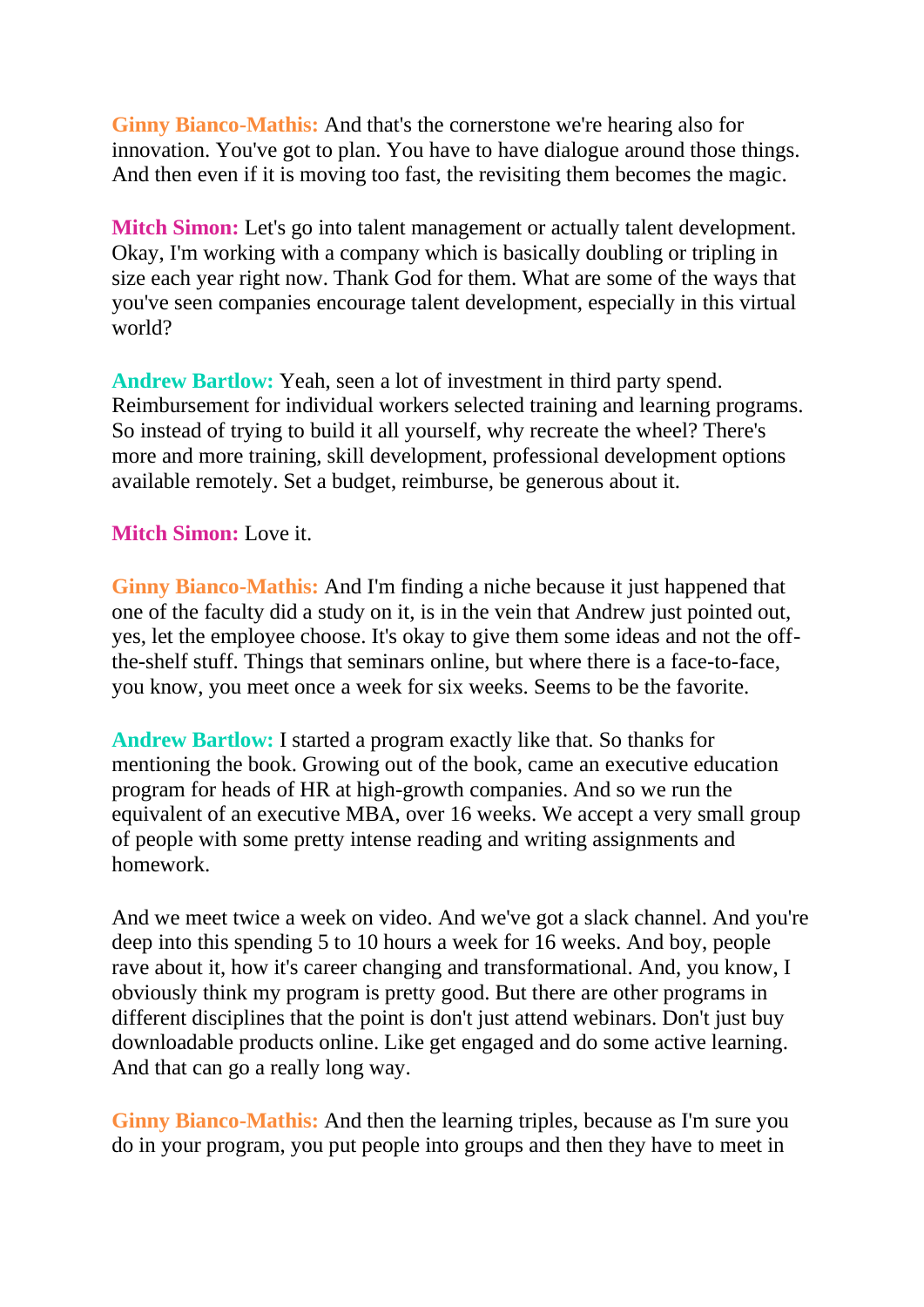between, and it just cascades. And they start learning the skills in the course that are necessary now for the hybrid work back on the job.

**Andrew Bartlow:** That's right. There's a lot more willingness now to have remote delivery. And there are a number of startups in this space. I just went to my first and maybe only conference of the year, in Vegas of all places. It was HR transform. And you know, HR tech companies. So companies that are building technology that serve the workplace. Investors and HR leaders at hightech companies all came together.

And boy, there are a bunch of organizations out there. Hone is one. There're a bunch of others that aren't top of mind. But delivered, blended learning. Remote delivered with a live human involved, doing the teaching and coaching can be really powerful. And for scaling organizations, don't try to do it yourself. Go find a vendor that has really high quality stuff off-the-shelf, and leverage their scale.

**Mitch Simon:** Great, let's talk about culture now. You've spent a lot of time actually talking about culture, clarity and one-on-one's, and communication, which really is the foundation of culture. What are some other ways that you've seen companies strengthen culture, as we started at the beginning of this podcast, where perhaps at the end of the year, you have more people that you don't know than you did know at the beginnning of the year.

We're seeing that with a lot of companies where at the end of any year, 25% of the people were there at the beginning, but 75% of the people we're never. So what are you seeing that people kind of feel like, okay, I know this culture. It's established, even though it's pretty much brand new to the majority of people in it.

**Andrew Bartlow:** A few pretty tactical suggestions. One is articulate it very clearly in your employment value proposition to potential candidates. So, even during the interview process, you're talking about who we are and who we aren't. Have onboarding where it's not just, you know, here's your computer and your login, but here's how we operate. Here's what we espouse and what we aspire our culture to be.

Third is have some intentional gatherings. Maybe that's your offsite leadership center. Maybe you're going to Vegas. Whatever it is, have some intentional gathering so people can experience each other. I have a somewhat controversial opinion on mission, vision, values, purpose that I'd love to talk about for a minute, if we have time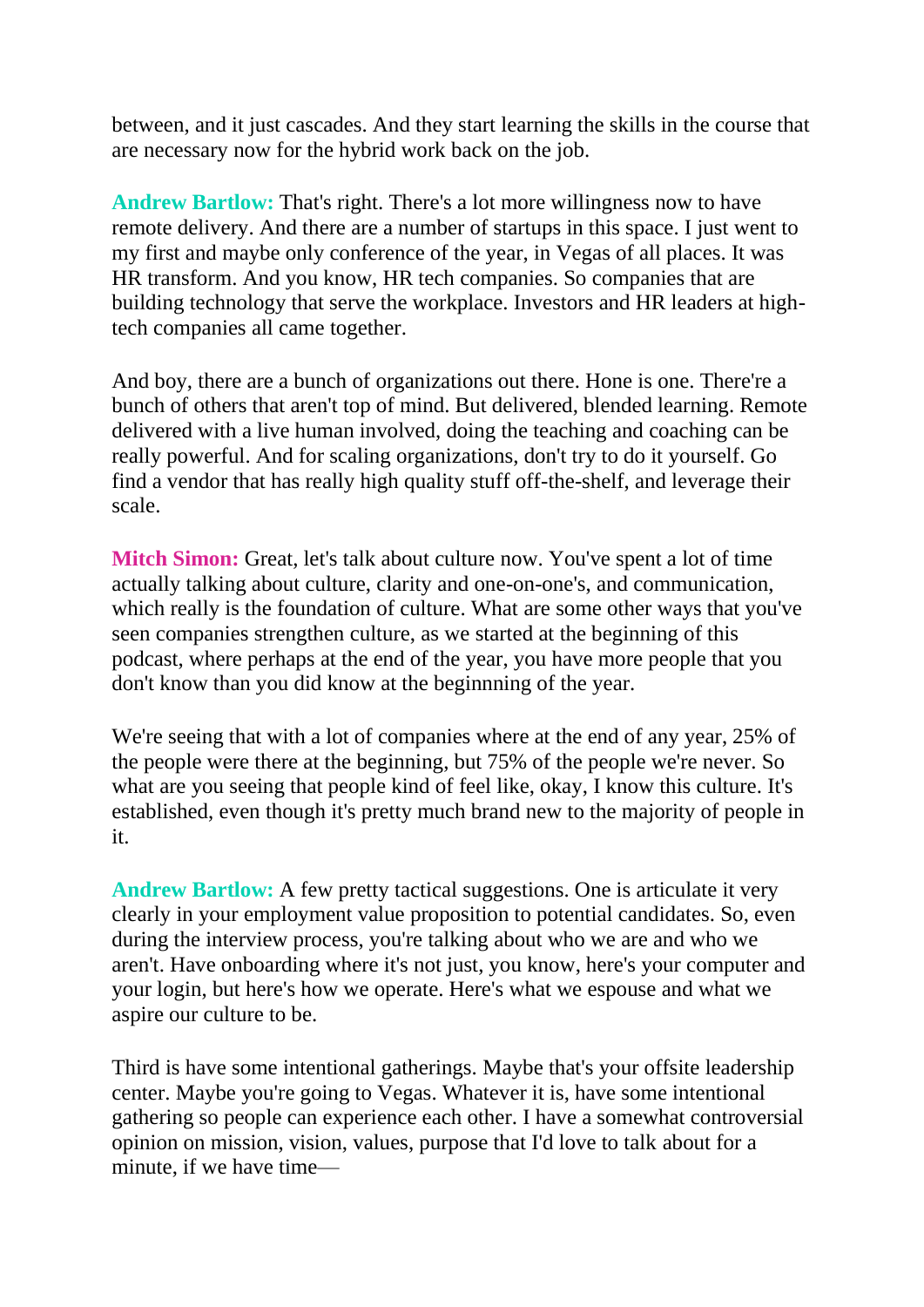**Mitch Simon:** I love that! We like controversy here.

**Andrew Bartlow:** Well, great. I feel like so many organizations spend so much time wordsmithing mission, vision, values, statement, or purpose that ultimately mean nothing. That's ultimately just words that people get quizzed on and forget and you know, it doesn't really stick with you because you're trying to be inoffensive to everyone.

**Mitch Simon:** That's right.

Andrew Bartlow: You're trying to be inclusive to everyone in your mission, vision, values, culture. And where culture can be really powerful is where you're differentiating, where you are making some choices and saying here's who we are and here's who we're not. And this is the type of worker that will really connect with us and do really well and if you don't want to sign up for that, don't need to. And so, I would just encourage organizations not to get caught into that black hole of wordsmithing fancy marketing slogans that you intend to put on people's mouse pads. And focus more on who are we really, and what is differentiating about that, build programs and processes around it.

A couple examples. I hear all the time, we're a work hard, play hard culture. Okay, what does that really mean? Does that mean that you are reimbursing people for childcare expenses so that they can work longer hours? That's a great program that supports that concept.

Play hard is a little scary. All sorts of bad stuff can happen in those environments. You can support it through your gathering activities. So when we're going to gather, there's going to be some element of fun involved with that. Please don't involve the alcohol that tends to lead down all sorts of weird roads. But whatever you are trying to drive, you'll think about it in the context of your employment value proposition.

Why would somebody want to come work for you? Why would somebody want to stay? Who were the workers that we want to attract? And realize that if you're doing this well, you're not going to appeal to everyone equally.

**Ginny Bianco-Mathis:** It's something I do. And Andrew, I don't know how you foster that, asking the kinds of questions that you just said makes it come, you know, what do you mean that you don't have in the old days, a closed door policy? What if I knock on it? Right? So, you love to do that. You challenge it. I don't even do vision, mission anymore. I just do let's create the future scenario. Let's create that picture. What are you doing? What are you all saying? What do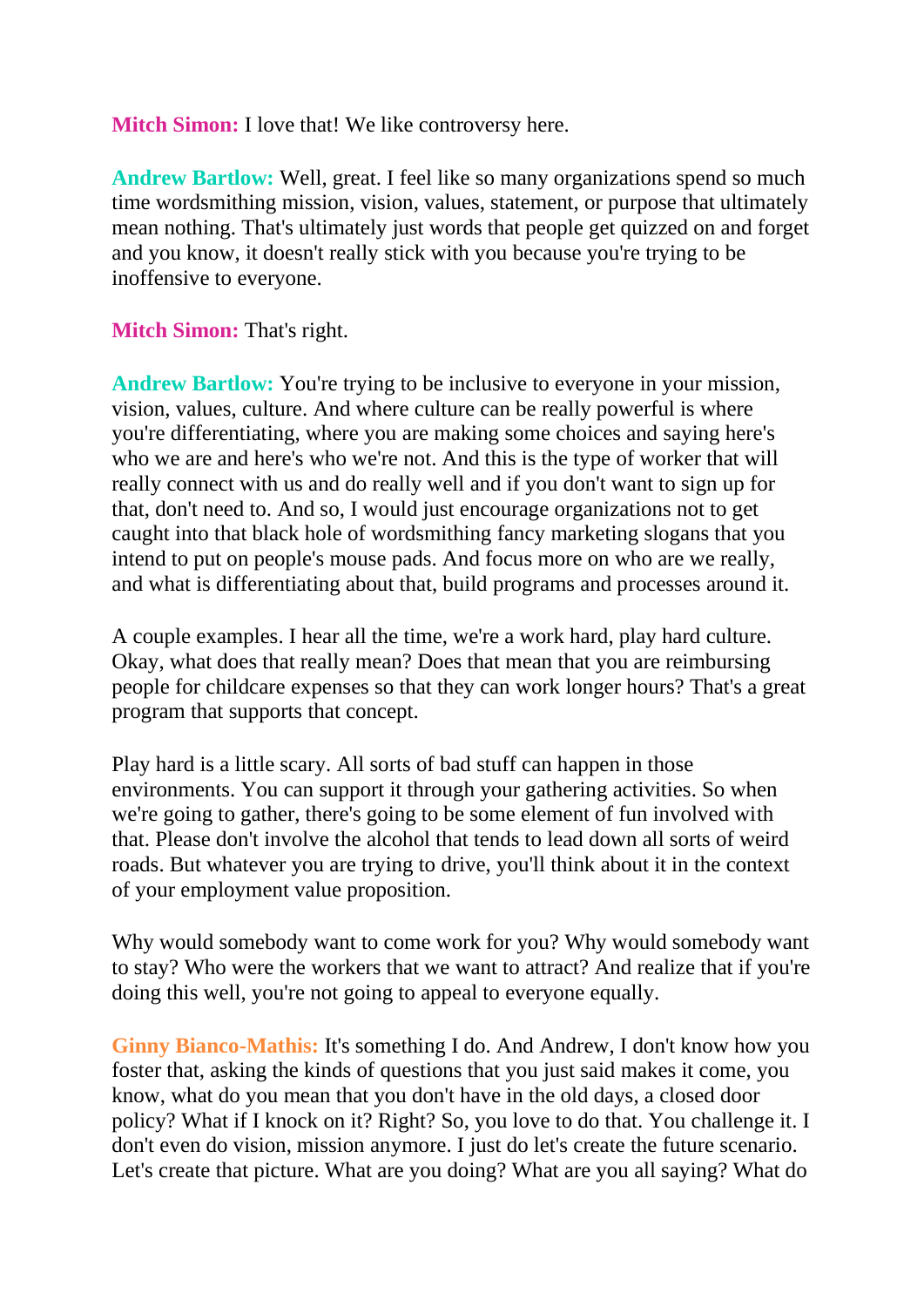they say about you in the newspaper article that just came out? You know, let's create the painting.

**Andrew Bartlow:** I'll give another example. I talked about Washington Mutual and my great experience with them. They're now part of JP Morgan Chase. Got gobbled up during the financial services crises and the mortgage meltdown. Boy, I've had some laps around that track.

But when I was at WaMu, I've led a large recruiting team and the purpose of this recruiting team was to go hire commissioned salespeople. And they wanted to hire the best pound for pound sales team in the mortgage industry. And so that meant the highest producers.

So, they wanted to have potentially fewer people, but really as many as possible, that were high producers. So, the question is how do you build a culture? How do you build programs, processes, and policies that appeal to that ideal worker?

Well, what motivates that worker? Well, guess what? They want to get paid. They're commissioned salespeople.

So, take a look at the commission grid and put it side by side against your five largest competitors for that talent, and beat your competitors on that and give your recruiting team those resources to show, look we're, you know, 10% higher. We're going to pay the low producers less. We're going to pay the high producers more. Come work for us. You get paid more.

The other thing that they wanted was support staff. Hey, there's a lot of paper pushing in the mortgage world. If you haven't refied lately, please do. Seems like rates are going up. A lot of paper pushing. So, what they wanted were assistants. They wanted sales support coordinators. They wanted loan processing administrators.

And so, WaMu put their money where their mouth was and said, hey, if you produce above  $\bar{X}$  level, we will pay. We guarantee that we will pay for a support resource for you or two or three or whatever. That goes beyond culture. That's your whole EVP. What are you doing to appeal to the type of worker that you want at your organization? We were wildly successful doing that. Maybe, too successful in that we were selling lots of loans that ended up being a little risky.